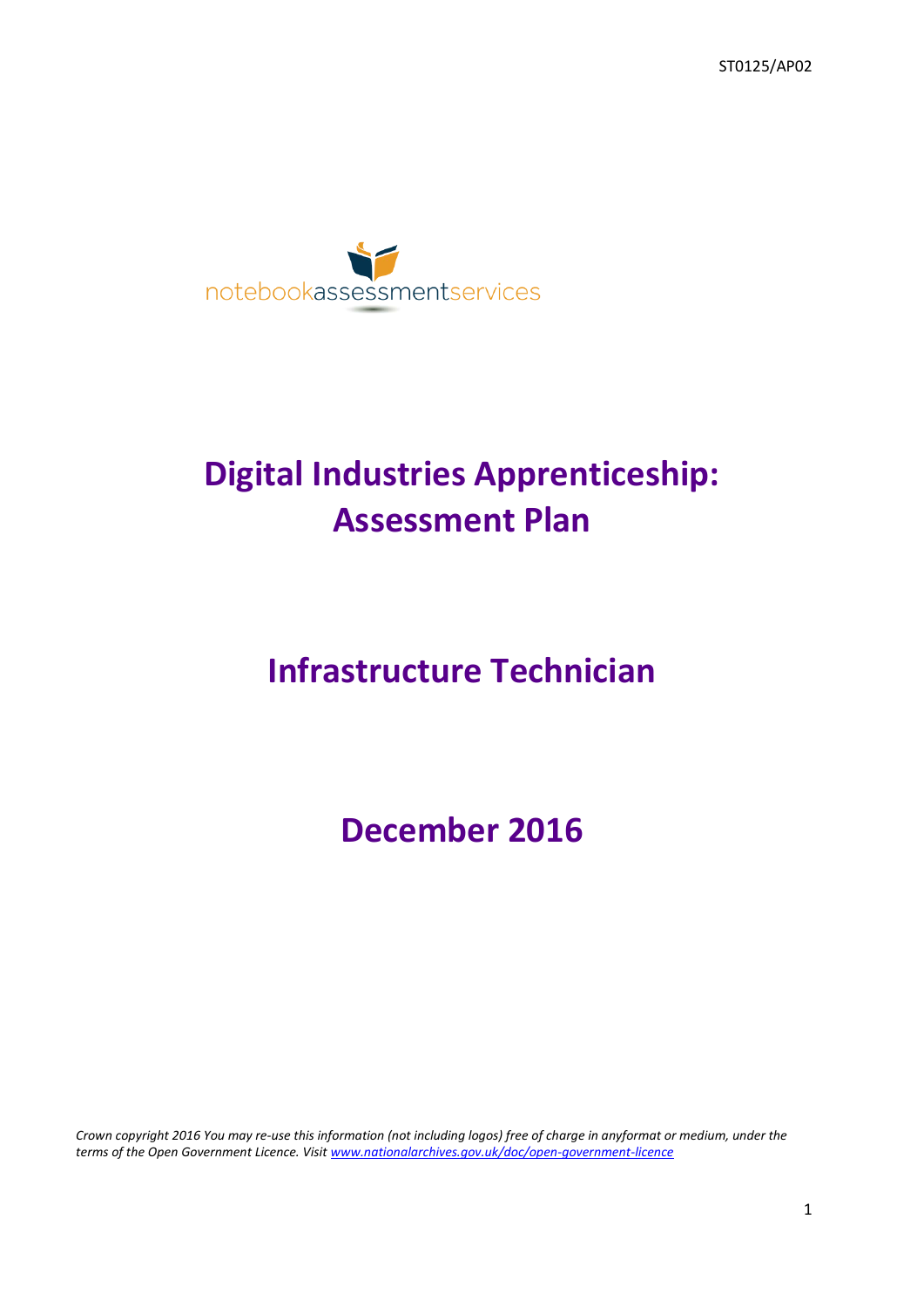### **Digital Industries Apprenticeships: Infrastructure Technician Assessment Plan**

# **1. General Introduction and Overview to Digital Industries Apprenticeships**

The Digital Industries Apprenticeship Standards are being designed by the industry for apprentices employed in a wide variety of different organisations in the public, private and voluntary sectors. Employers likely to use the new Standards include:

- Large IT businesses, each of which may take on hundreds of apprentices a year, where the Apprenticeship pathway is a mainstay ofrecruitment;
- The armed forces, which takes on hundreds of apprentices a year in specialist IT trades across all three services;
- Small and medium-sized specialist IT businesses, which may employ apprentices as core staff to provide the skills for growth;
- Large non-IT businesses, which may employ a handful of apprentices in IT roles, typically at head office;
- Small and medium-sized non-IT businesses, which may take on a small number of apprentices in these roles, to support their core business.

The actual job role of the apprentice will vary significantly from one employer to the next.

The approach to assessment, therefore, has been designed to be appropriate, relevant and feasible in a wide range of contexts while also ensuring consistency across these contexts.

Employers have adopted the following broad principles to inform the approach:

- Assessment will motivate apprentices to do their very best, not just do enough to satisfy a minimum standard – for example by using a 'high stakes' method in the synoptic project, which gives apprentices a clear performance goal to aimat.
- The assessment process will add value to both the apprentice and the employer, by complementing and building on normal performance management and developmenttools.
- It should enable and encourage progression and continuous professional development, by being linked to professional qualifications and recognition.
- $\bullet$  It should position the apprenticeship, not just as a job, but as the starting point for a career assessment at the end marks a clear recognition of achievements, on which the individual can build.
- The assessment methods chosen ensure relevance and consistency, irrespective of the specific job role of the apprentice.
- Costs and practicalities will be appropriate and proportionate to employers with small numbers of apprentices.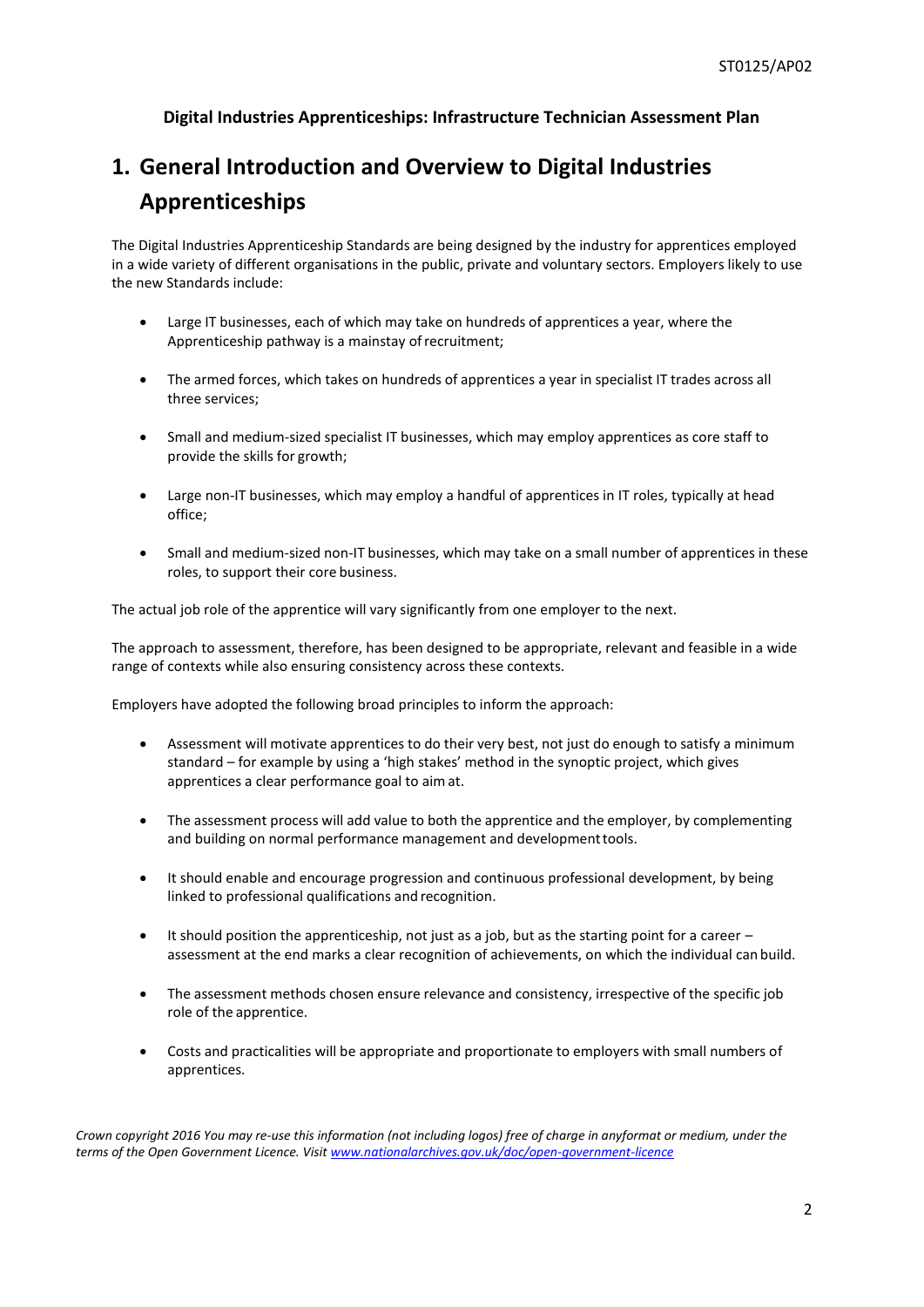Assessment will be driven by the Standards and will cover full competence in the occupation.

### **1.1 Overview of Assessment**

### On Programme Assessment

Technical knowledge and understanding is assessed on programme through a combination of Ofqual-regulated Knowledge Modules and specified vendor and professional qualifications. These must be passed before the end point assessment can take place.

### End Point Assessment

The final, end point assessment is completed in the last few months of the apprenticeship. It is based on

a portfolio – produced towards the end of the apprenticeship, containing evidence from real work projects which have been completed during the apprenticeship, usually towards the end, and which, taken together, cover the totality of the standard, and which is assessed as part of the end point assessment

a project - giving the apprentice the opportunity to undertake a business-related project over a one-week period away from the day to day workplace

an employer reference

a structured interview with an assessor - exploring what has been produced in the portfolio and the project as well as looking at how it has been produced

An independent assessor will assess each element of the end point assessment and will then decide whether to award successful apprentices with a pass, a merit or a distinction.

The approach is illustrated in the following diagram and then described in detail in the rest of the paper.  $1$ 

 $1$  Note: employers who choose not to use a Training Provider would also be responsible for those activities described as being the responsibility of the Training Provider throughout this document

*Crown copyright 2016 You may re-use this information (not including logos) free of charge in anyformat or medium, under the terms of the Open Government Licence. Visit [www.nationalarchives.gov.uk/doc/open-government-licence](http://www.nationalarchives.gov.uk/doc/open-government-licence)*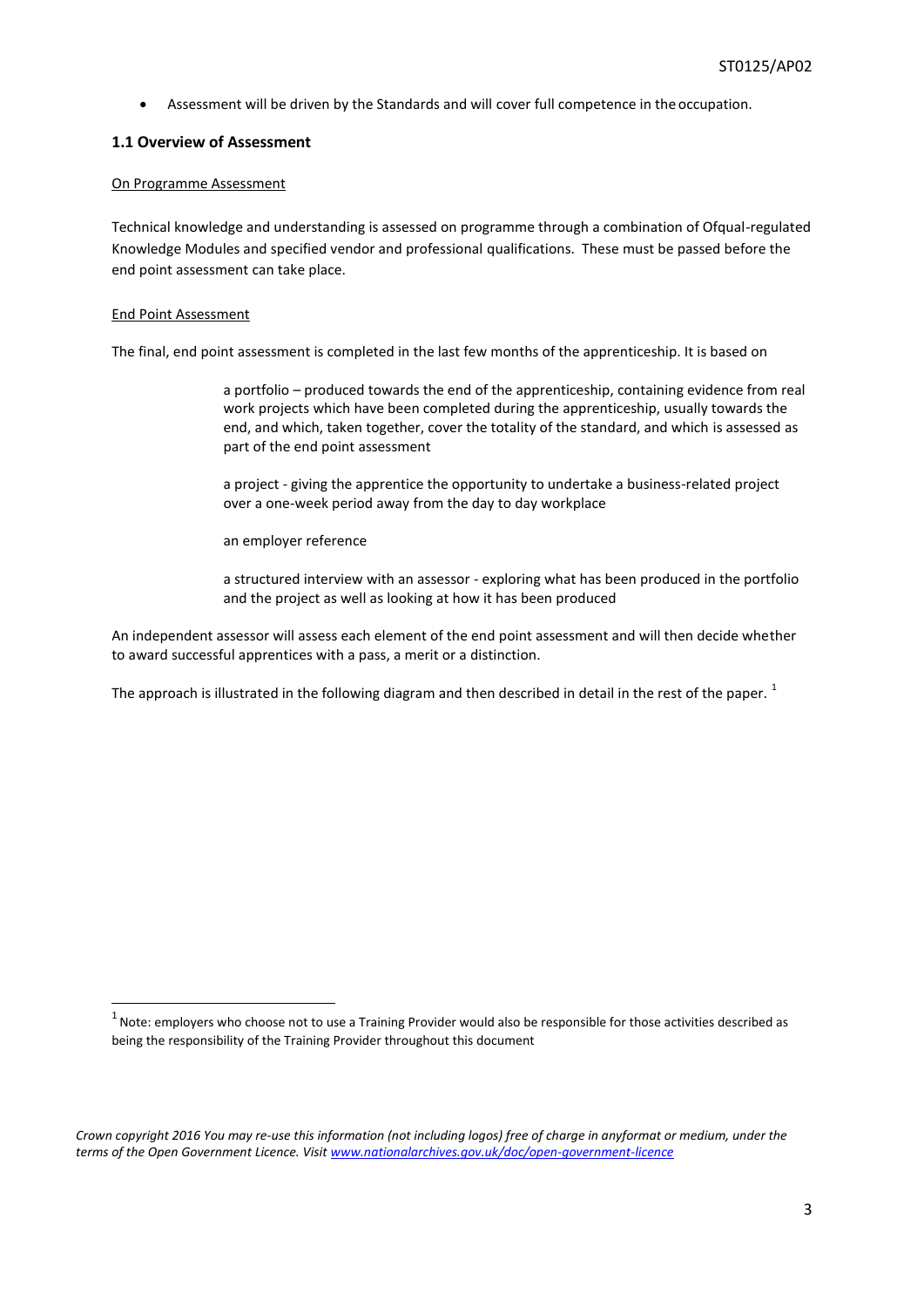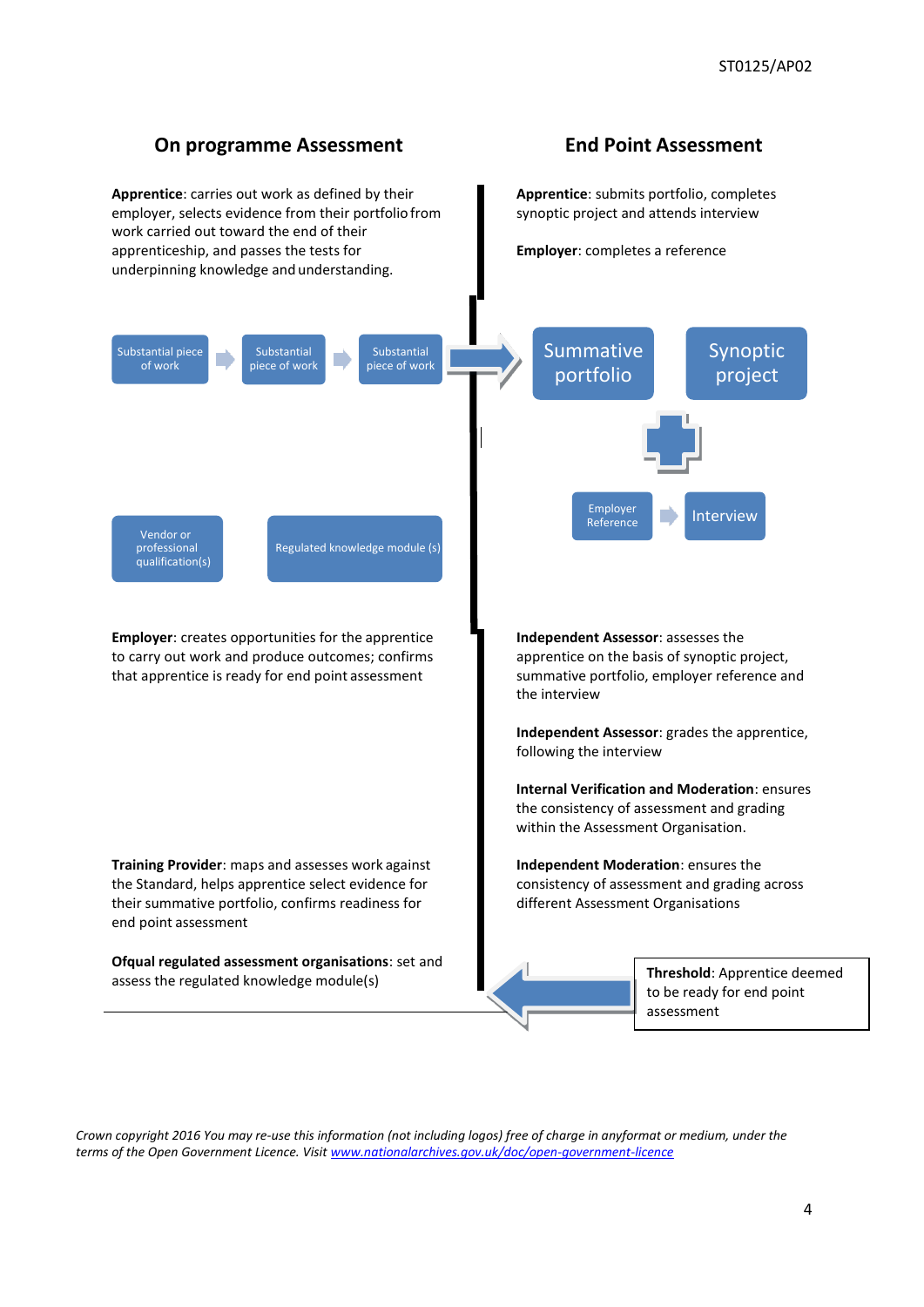## **2. Planning Assessments**

Training Providers are encouraged to develop and agree a plan with the employer for the how and when on- programme and end-point assessments will be delivered, based on the following principles.

All apprentices need a robust process of on programme assessment to ensure that good progress is made towards the final end-point assessment. This should include ensuring that apprentices make good progress in moving towards full competence and maximising their potential, based on regular monitoring by employers and training providers.

Employers and training providers will need to carry out joint reviews of progress at regular intervals, involving apprentices, line managers and others directly involved, e.g. mentors, workplace coaches etc. They will agree how any issues are to be resolved and how additional "stretch" can be built in.

Apprentices will carry out tests of their underpinning technical knowledge and understanding whilst on programme, via one approved vendor or professional qualification plus the other specified regulated knowledge modules, at appropriate points as agreed by the employer and the training provider.

Apprentices will be encouraged to develop and maintain examples of their work throughout their apprenticeship. Some of this work will then be selected for a summative portfolio, to be used for end point assessment.

# **3. On-Programme Assessment of Knowledge and Technical Understanding**

Apprentices must achieve one knowledge module or vendor/ professional qualification from each of the five sections in the list below. Further details on the knowledge modules are available in the occupational brief available from the Tech Partnership at https://www.thetechpartnership.com/recruit-andtrain/apprenticeships/trailblazer-apprenticeships/available-now/#Infrastructure Technicians

| Ofqual regulated Knowledge Modules / Vendor or professional   |  |  |
|---------------------------------------------------------------|--|--|
| qualifications                                                |  |  |
| Section 1                                                     |  |  |
| Knowledge Module 1: Networking and Architecture (for Level 3  |  |  |
| Infrastructure Technician Apprenticeships)                    |  |  |
| CCNA 1*                                                       |  |  |
| <b>MTA Network Fundamentals</b>                               |  |  |
| Network +*                                                    |  |  |
| A +                                                           |  |  |
| CIW Network Technology Associate*                             |  |  |
| Section 2                                                     |  |  |
| Knowledge Module 2: Mobile and Operating Systems (for Level 3 |  |  |
| Infrastructure Technician Apprenticeships)                    |  |  |
| <b>CCNA Security*</b>                                         |  |  |
| MCP Managing and Maintaining Windows 8 *                      |  |  |
| MCP Configuring Windows 8 *                                   |  |  |
| MTA Mobility and Devices Fundamentals*                        |  |  |

*Crown copyright 2016 You may re-use this information (not including logos) free of charge in any format or medium, under the terms of the Open Government Licence. Visit [www.nationalarchives.gov.uk/doc/open-government-licence](http://www.nationalarchives.gov.uk/doc/open-government-licence)*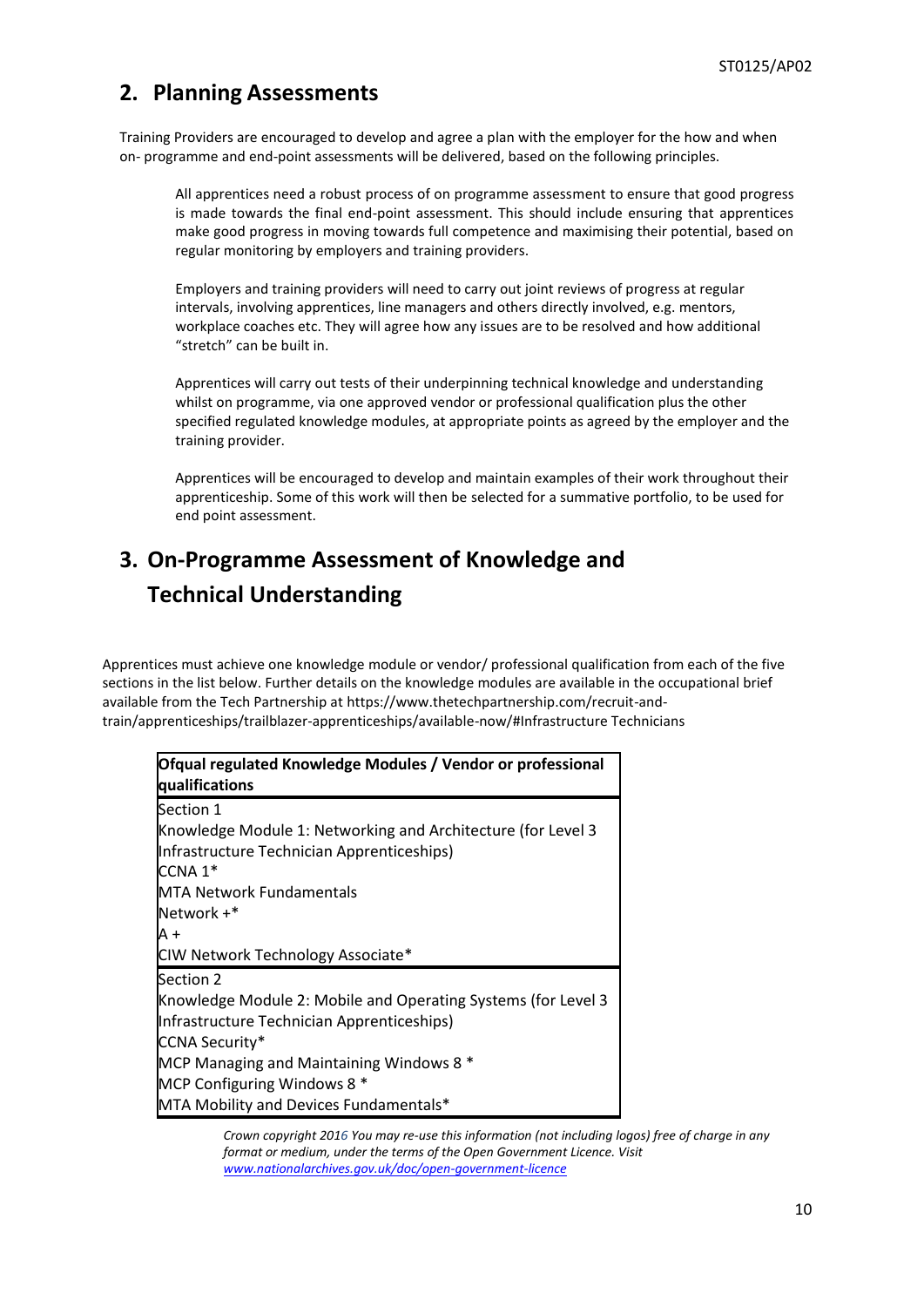| Security +                                                       |  |  |
|------------------------------------------------------------------|--|--|
| Mobile +                                                         |  |  |
| <b>ICIW – Internet Business Associate</b>                        |  |  |
| CIW - Mobile Application Development                             |  |  |
| Section 3                                                        |  |  |
| Knowledge Module 3: Cloud Services (for Level 3 Infrastructure   |  |  |
| Technician Apprenticeships)                                      |  |  |
| MTA Server Admin *                                               |  |  |
| <b>Enabling Office 365 Services</b>                              |  |  |
| <b>Enabling Office 365 Identities and Requirements</b>           |  |  |
| <b>IMTA Cloud Fundamentals</b>                                   |  |  |
| Install Configure Windows Server 2012 *                          |  |  |
| Administration of Windows Server 2012 *                          |  |  |
| Configure Advanced Windows Server 2012 Services *                |  |  |
| Section 4                                                        |  |  |
| Knowledge Module 4: Coding and Logic (for Level 3 Infrastructure |  |  |
| Technician Apprenticeships)                                      |  |  |
| MTA Software Development Fundamentals                            |  |  |
| App Development                                                  |  |  |
| Section 5                                                        |  |  |
| Knowledge Module 5: Business Processes (for Level 3              |  |  |
| Infrastructure Technician Apprenticeships)                       |  |  |
| <b>ICIW</b> – Internet Business Associate                        |  |  |
| <b>ITIL Foundation Level</b>                                     |  |  |

### *\*Or their direct replacement*

Individual employers will select which knowledge module or vendor/ professional qualification the apprentices should take from each of the five sections in the list.

Individual employers will select which vendor or professional qualification the apprentice should take.

The Knowledge Modules and vendor/professional qualifications can be taken at any time whilst the apprentice is on programme to ensure relevance to the job role and to maximise the impact of learning. The training provider and employer will agree which combination of qualifications and modules will be taken and will agree the schedule for these assessments.

The knowledge modules and vendor/professional qualifications must be passed before end point assessment.

Wherever possible each Knowledge Module will be capable of on-line assessment.

### **4. Threshold Assessment**

The decision as to when an apprentice is ready to cross the threshold from learning and formative assessment into the end point assessment phase will be made by the employer and the training provider based on their monitoring of apprentices' progress. In order to move into the end point assessment phase apprentices will need to have passed all the knowledge modules and/or vendor or professional qualifications and be able to produce a portfolio for end point assessment.

### **5. End Point Assessment**

The end point assessment includes an assessment of all the requirements of the standard, including,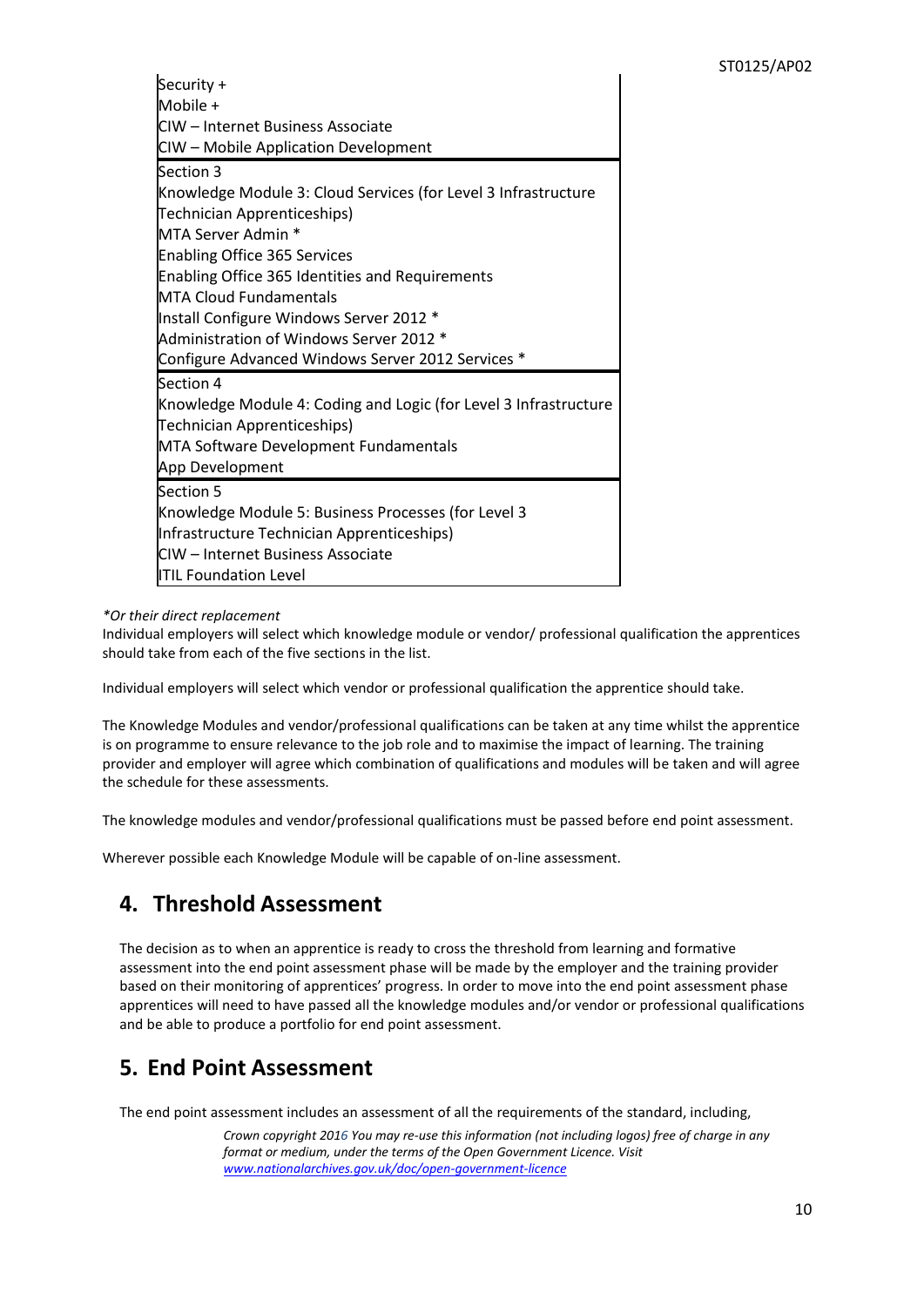competencies, knowledge and behaviours. It takes place in the final few months of the apprenticeship, using four assessment methods:

- Summative portfolio
- Synoptic project
- Employer reference
- Interview

The use of a variety of assessment methods in the final end point assessment ensures that the assessment of each apprentice is based on their performance and reflects accurately the quality of their work and the application of skills, knowledge and behaviours specified in the standards. Taken together, these components of the final end point assessment build a cumulative picture of performance against the standard, enabling the independent assessor to make a holistic judgement about how well the apprentice meets or exceeds the standard.

The diagram below summarises what is assessed in each of the four elements of the end point assessment.



*Crown copyright 2016 You may re-use this information (not including logos) free of charge in any format or medium, under the terms of the Open Government Licence. Visit [www.nationalarchives.gov.uk/doc/open-government-licence](http://www.nationalarchives.gov.uk/doc/open-government-licence)* Independent assessors will grade apprentices, using all the information gained in the end point assessment,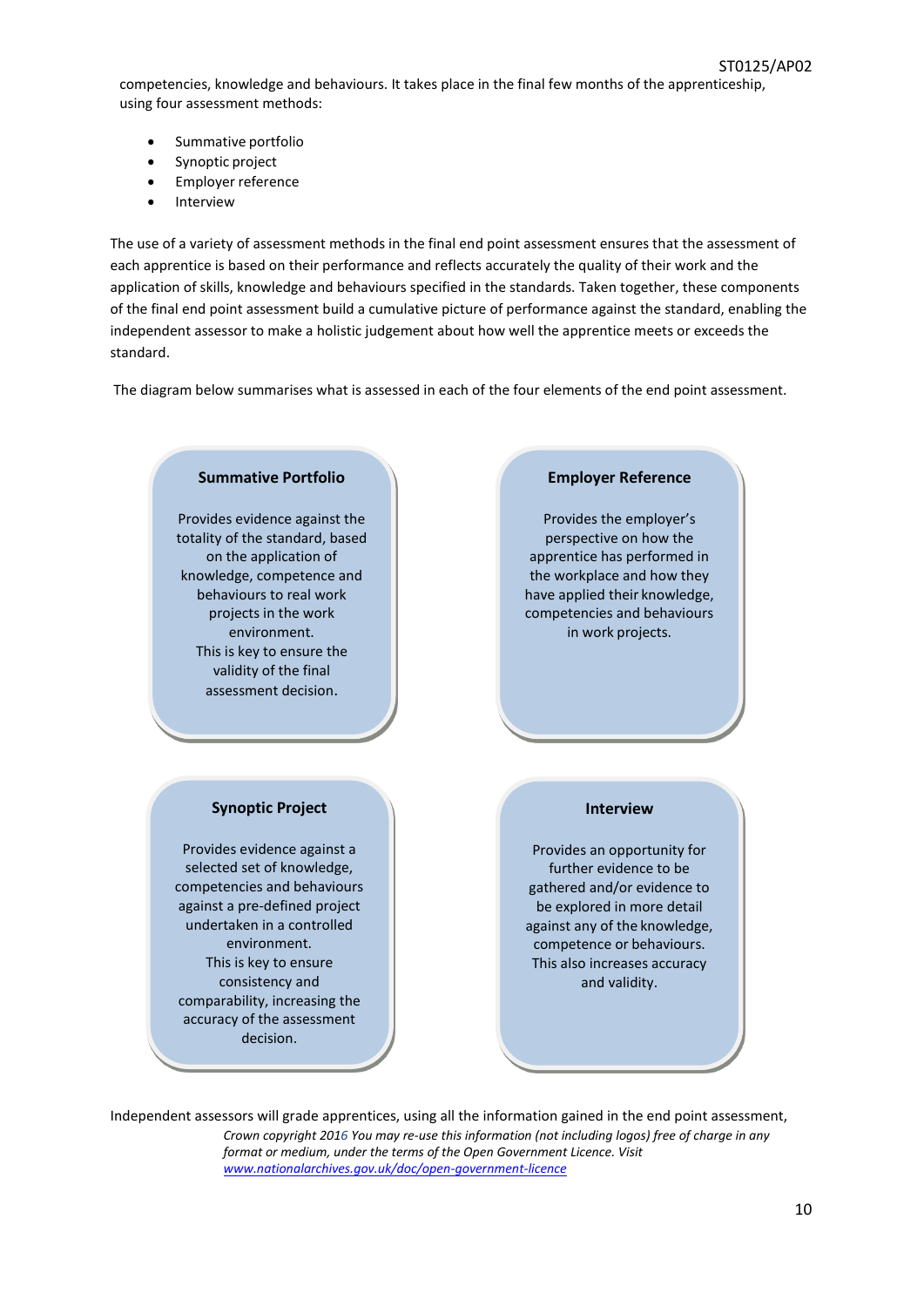### **5.1 Summative portfolio**

In the summative portfolio apprentices present evidence from real-work projects, illustrating the application of all the knowledge, skills and behaviours set out in the standard. This is produced towards the end of the apprenticeship, with evidence from projects that have been completed, usually, towards the end of the apprenticeship. The portfolio is assessed as part of the end point assessment, and is not formally assessed whilst on programme. The portfolio is not evidence that the learning has taken place, but is evidence that the apprentice has applied that learning in a holistic and coherent way.

The evidence contained in the portfolio will comprise a small number of complete and/or discrete pieces of work which, together, cover the totality of the Standard. It will showcase their very best work, enabling them to demonstrate how they have applied their knowledge and understanding in a real-work environment to achieve real-work objectives.

Employers and training providers will assist the apprentice to assemble their portfolio to ensure that the summative portfolio is complete, that it covers the totality of the Standard and has been done to a satisfactory standard. Wherever possible, this will be an e portfolio or other electronic platform.

The evidence should be based on real work projects or outputs. The evidence can be supplemented with the following

- performance reports
- reflective accounts by the apprentice
- expert witness testimony
- customer feedback

The completed portfolio is assessed against the requirements summarised in the standard and set out in detail in the occupational brief. This is carried out by an independent assessor who makes their own judgement on the quality of the work. The independent assessor may also note particular aspects of the work that they wish to discuss with the apprentice during the interview, either to confirm their judgement and/or provide further information on which to base their grading decisions.

The evidence will be assessed against all components of the standards, i.e.:

- technical competencies;
- technical knowledge and understanding;
- underpinning skills, attitudes and behaviours.

The assessor will examine the evidence in the portfolio for:

- completeness the evidence in the portfolio, taken together, must cover the totality ofthe standard
- quality the evidence must at least satisfy the minimum requirements for each area of the standard, as defined in the Occupational Brief available from the Tech Partnership.

### **5.2 Synoptic project**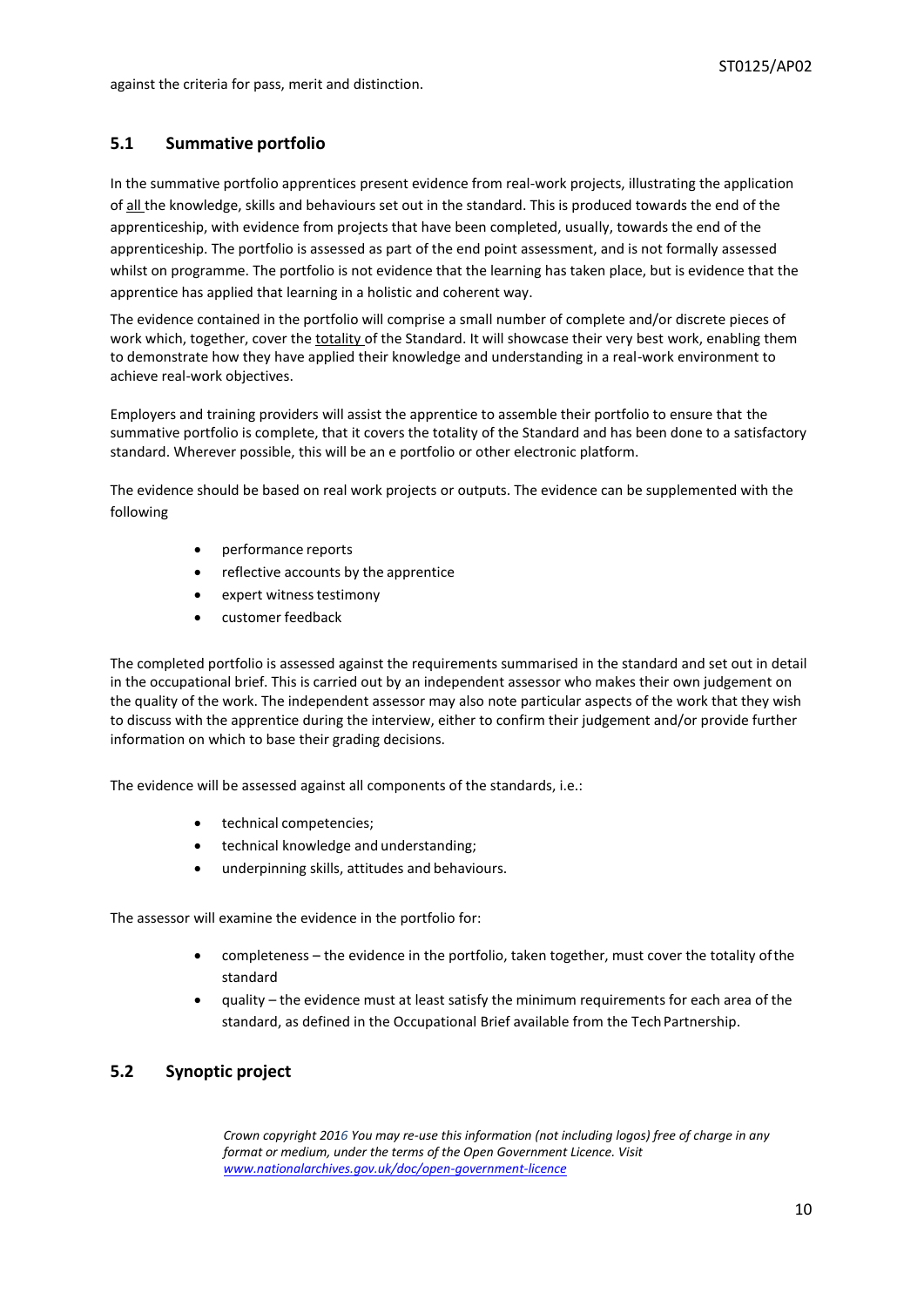The synoptic project presents evidence from a business-related project testing the application of a selection of the knowledge, skills and behaviours defined in the standard. Each project will specify which selection of knowledge, skills and behaviours it is designed to test. The project does not need to cover every competence, but must cover a broad breadth of the competence outcomes, including the use of tools to problem solve and trouble shoot non routine problems.

The project is designed to assess apprentices in a consistent way, irrespective of their particular workplace and their particular role within their company, and must therefore be completed outside of day-to-day work pressures.

Assessment Organisations will develop a bank of business-related projects. Each of these projects will present a typical business task, appropriate for an SME, an IT business, a large corporate or a non-IT businesses. All of the projects will be comparable in terms of content and complexity, it is the context within which the skills and knowledge must be demonstrated that will vary. Training providers and employers will select the most appropriate project for each apprentice, based on their current job role.

Existing projects will be rotated and new ones introduced. The projects will also be designed in such a way as to ensure there is no benefit for an apprentice having prior knowledge of a project.

Each project will take, typically, three working days to complete. Apprentices will complete their project offthe-job, so that they are away from the day to day pressures of work and in a 'controlled' environment, which may be on the employer's premises or the training provider's premises. The requirements for the `controlled environment' will include a quiet room, away from the normal place of work, with a dedicated work-station, with access to all the required equipment and with someone responsible for the controlled environment to ensure it is their own work and to respond to any questions in a consistent way.

The synoptic project is assessed by an independent assessor who makes their own judgement on the quality of the work, based on the defined knowledge, skills and behaviours it is testing against the standard, the grading criteria and the minimum requirements for each area set out in the Occupational Brief.<sup>2</sup>

The independent assessor may also note particular aspects of the work that they wish to discuss with the apprentice during the interview, either to confirm their judgement and/or provide further information on which to base their grading decisions.

Assessment Organisations will test and trial the projects with small groups of apprentices, employers and training providers. This will ensure they are valid, reliable and comparable to the other projects, before being implemented. Assessment Organisations will monitor projects over time to ensure comparability and continuing relevance.

At least half of the projects will be available to complete on-line.

Projects will balance the need to 1) be specific to ensure consistency and comparability and 2) be sufficiently flexible to enable apprentices to apply the approaches they use in their role.

Each project will enable the following to be demonstrated

- the application of knowledge and skills to meet the project outcomes
- the approach to planning and completion of the task
- the application of the relevant behaviours

 $2$ The Occupational Brief is available from the Tech Partnership

*Crown copyright 2016 You may re-use this information (not including logos) free of charge in any format or medium, under the terms of the Open Government Licence. Visit [www.nationalarchives.gov.uk/doc/open-government-licence](http://www.nationalarchives.gov.uk/doc/open-government-licence)*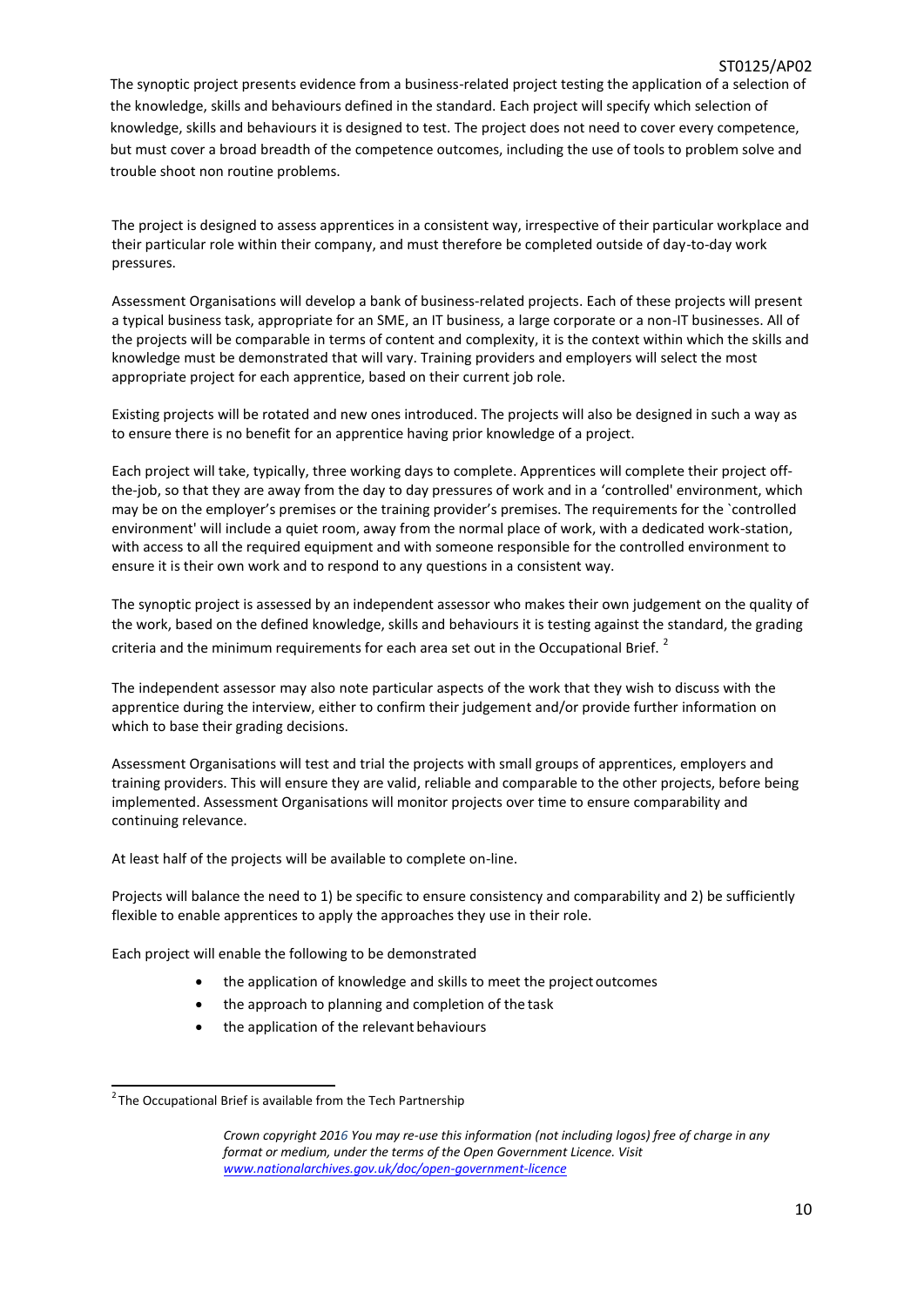Projects will enable differentiation of performance in line with the grading criteria.

Projects will require apprentices to document their assumptions and to highlight the consequences of those assumptions – enabling them to show their understanding of commercial pressures, and the application of their thinking and problem solving skills.

### **5.3 Employer Reference**

The employer will provide a reference setting out their views of the quality of the apprentices work.

The Assessment Organisation will provide guidance and a simple template seeking employers' comments against the grading minimum standards, criteria and dimensions, as set out in the Occupational Brief.

The employer will not be asked to grade or provide a rating, as they do not have the comparative experience or evidence.

### **5.4 Interview**

The interview is a structured discussion between the apprentice and their independent assessor, focusing on the summative portfolio and the synoptic project, with reference to the employer reference as appropriate. It covers both what the apprentice has done in terms of the standard of their work, and also how they have done it. This enables the end point assessment to include the full range of technical knowledge and competencies as well as the underpinning skills, attitudes and behaviours.

The purpose of the interview is to:

- clarify any questions the independent assessor has from their assessment of the portfolio and project;
- explore any comments raised in the employersreference;
- confirm and validate judgements about the quality of work;
- explore aspects of the work, including how it was carried out, in more detail;
- provide further evidence for the independent assessor to make a holistic decision about the grade to be awarded.

Assessment Organisations will produce a structured brief for the independent assessor to support the discussion. This will ensure that consistent approaches are taken and that all key areas are appropriately explored.

The interview will cover

- what they submitted in the portfolio
- what they produced in the project
- the standard of their work, as evidenced in the portfolio and the project
- how they approached the work submitted in the portfolio and theproject

The interview can draw on broader experience from the workplace, but the initial and the primary focus is on the work presented in the portfolio and the project.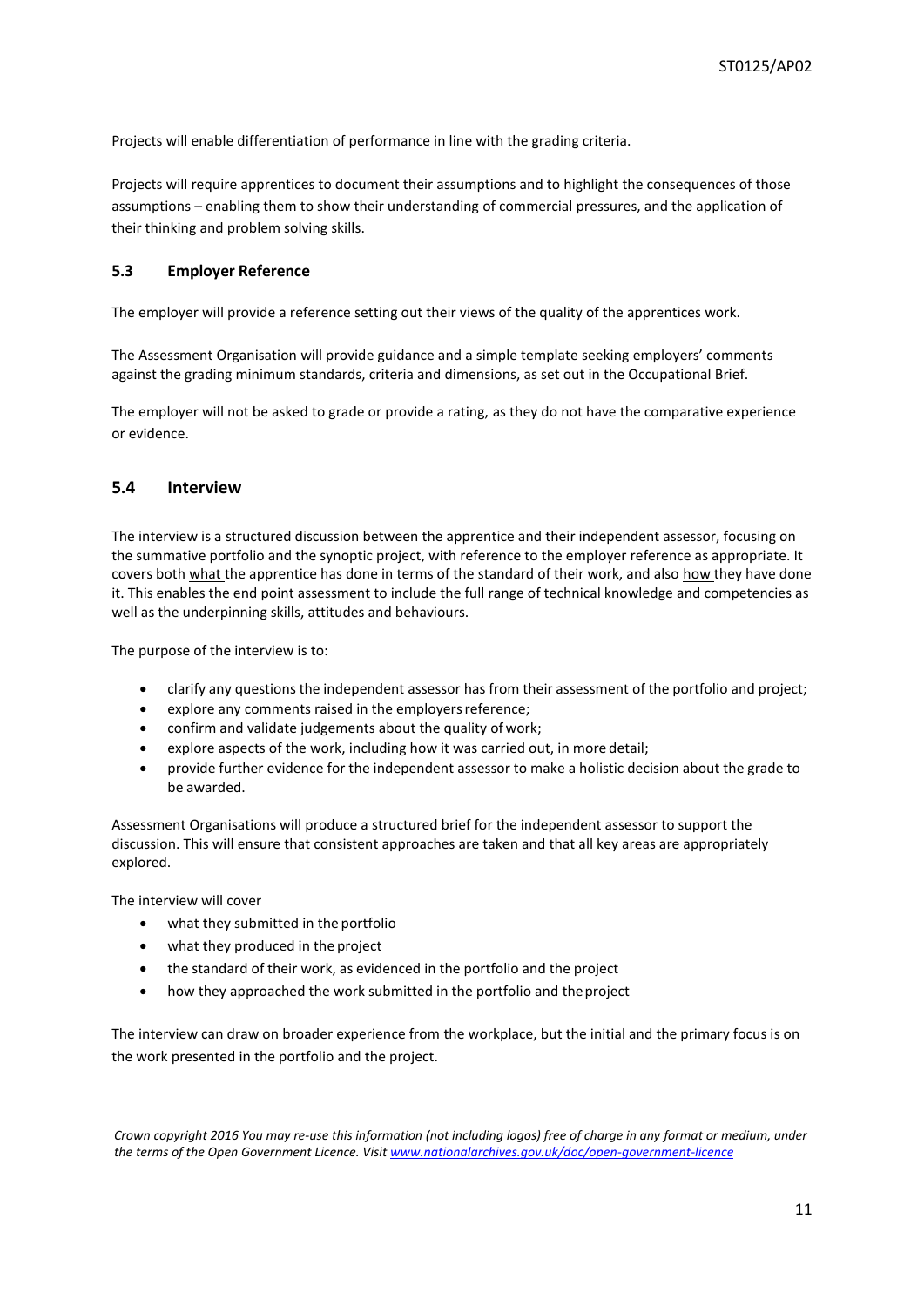The interview will be undertaken by an independent assessor – and it is the same assessor who has assessed the portfolio and the project (and who is approved to assess against that standard) and who will also make the grading decision

The interview will take place following the completion and assessment of the project and the portfolio.

It is only after the interview has been completed that the grading decision can be taken

## **6. Grading**

Grading takes place at the end of the apprenticeship, following the end point assessment. The output is a single grade: pass, merit or distinction, for the entire apprenticeship.

Grading is done by the independent assessor, based on a holistic view of the apprentice's work and as evidenced through each of the methods of end point assessment.

The assessor will assess each of the project and the portfolio in advance of the interview, will review the employer reference, and will note

- any initial assessment conclusions
- questions to explore at interview to test these initial conclusions

Whilst the assessor may have some sense of the likely or potential grade, this initial and partial assessment conclusion is not communicated as the grading decision cannot be made before all the evidence has been assessed, including the evidence gained at the interview.

The interview enables the outputs from the project and the portfolio to be explored in more detail – in terms of what was produced and how it was produced, and to address the questions previously identified and to validate, test and amend initial assessment conclusions.

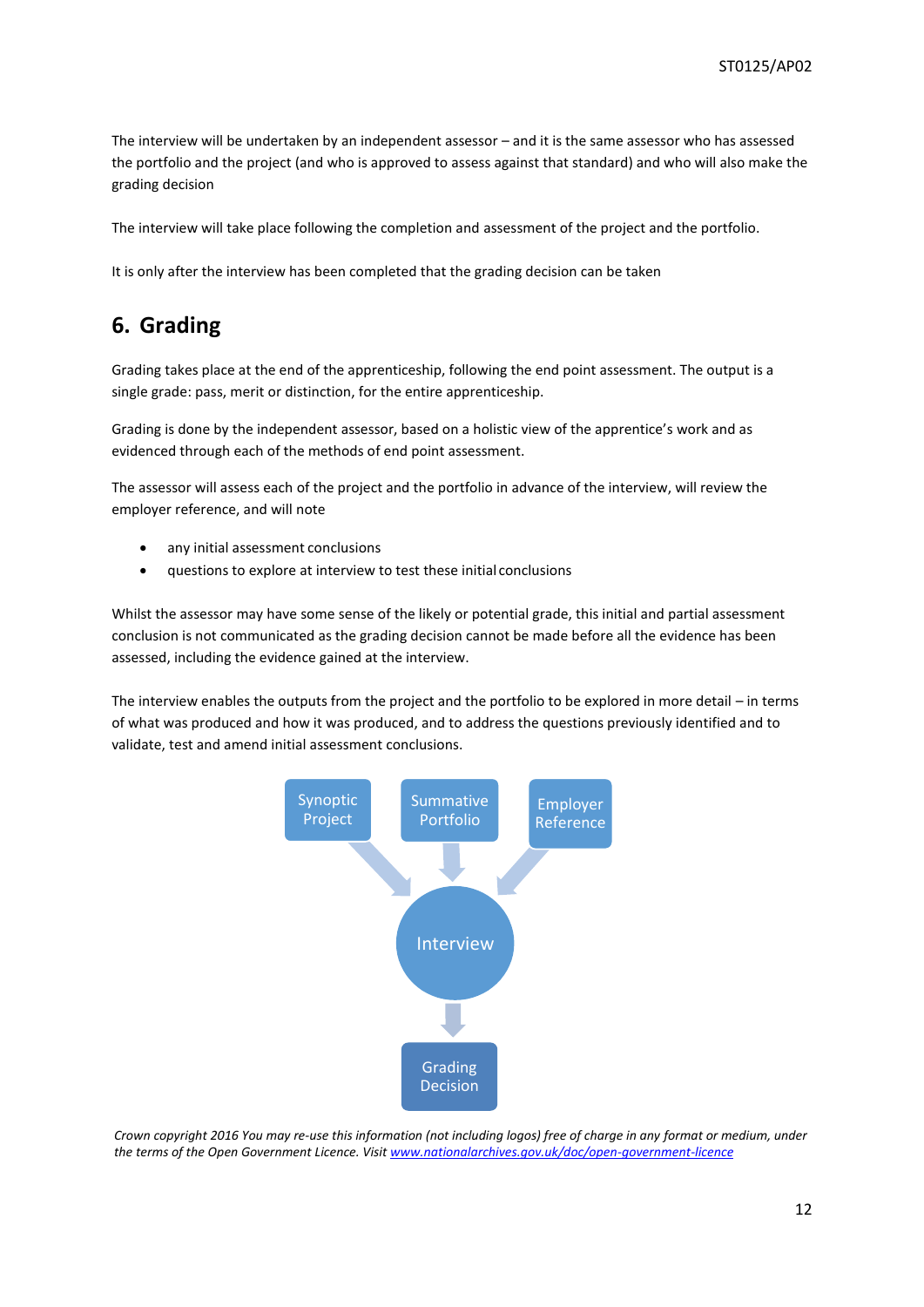The grading decision is made after the interview. The grading decision is made on the basis of a holistic assessment of the totality of the evidence presented - including the interview itself, bearing in mind that

- The bulk of this evidence is contained in the portfolio, and it is the portfolio that presents evidence against the totality of the standard
- The project provides a test of how well the apprentice can perform, in a controlled and comparable environment against a selection of the competences on the standard – a check and a balance on the portfolio
- The employer's reference provides supporting evidence based on their perceptions of that apprentice within their workplace
- The interview provides additional supporting evidence or clarification of the above

There is one grade – and none of the elements are gradedseparately.

### Grading criteria

There are three sets of criteria on which the assessment and grading is made. The three criteria are

The What: what the apprentice has shown they can do,

The How: the way in which the work has been done

The With Whom: The personal and interpersonal qualities the apprentice has brought to all their work relationships

Each of these three criteria has minimum (expected) requirements, which must be satisfied for a pass.

Each of these criteria has a number of dimensions which should be considered to determine if the apprentice is significantly above the minimum (expected) level of quality in this occupation.

That is, for each of the three criteria there are two levels: the expected level (as defined in the minimum requirements) and a level that is significantly above this

Significantly above the expected level of quality

Expected level of quality

The minimum requirements for a pass and the dimensions to be considered for a merit or a distinction are defined in the Occupational Brief, available from the Tech Partnership. The annex contains the criteria for a merit or distinction.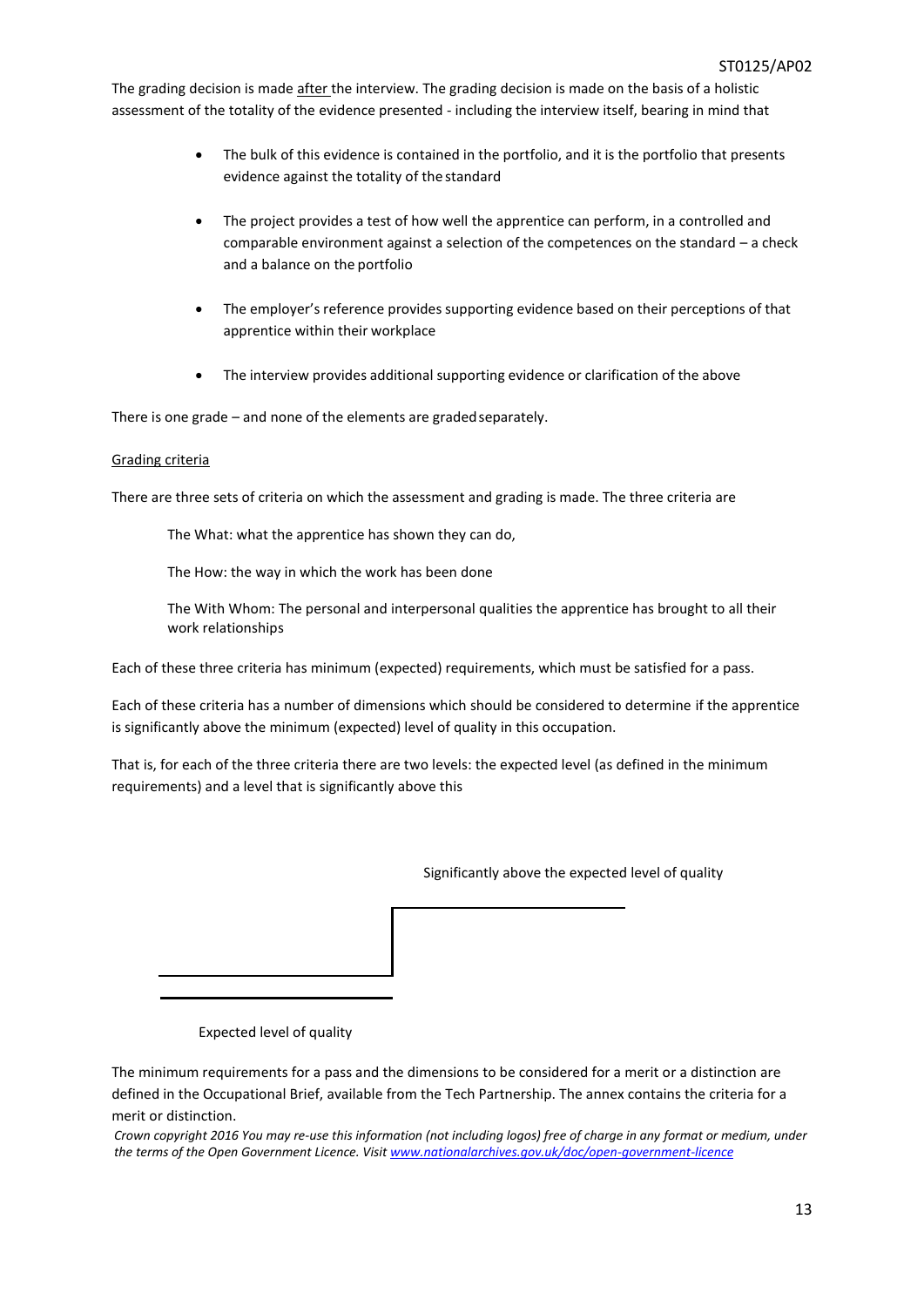### **The Grading Decision**

The purpose of grading is to differentiate between those apprentices whose work is at the expected level of quality against the totality of the skills, knowledge and behaviours specified in the standard and those whose work is significantly above this expected level

For a pass, each of the three sets of criteria must demonstrate at least the expected (minimum requirement) level of quality

For a merit, the What has to be significantly above the level of quality and one of either the How or the With Whom has to be significantly above the level of quality expected

For a distinction, each of the three sets of criteria must be significantly above the expected level of quality

The assessor takes a holistic judgement of whether or not their assessments demonstrate that the apprentice is "significantly above the expected level of quality" in each of these three areas and can then determine which grade should be awarded



# **7. Professional body recognition**

Apprenticeships are a key entry point to the significant career opportunities that the digital industry sector can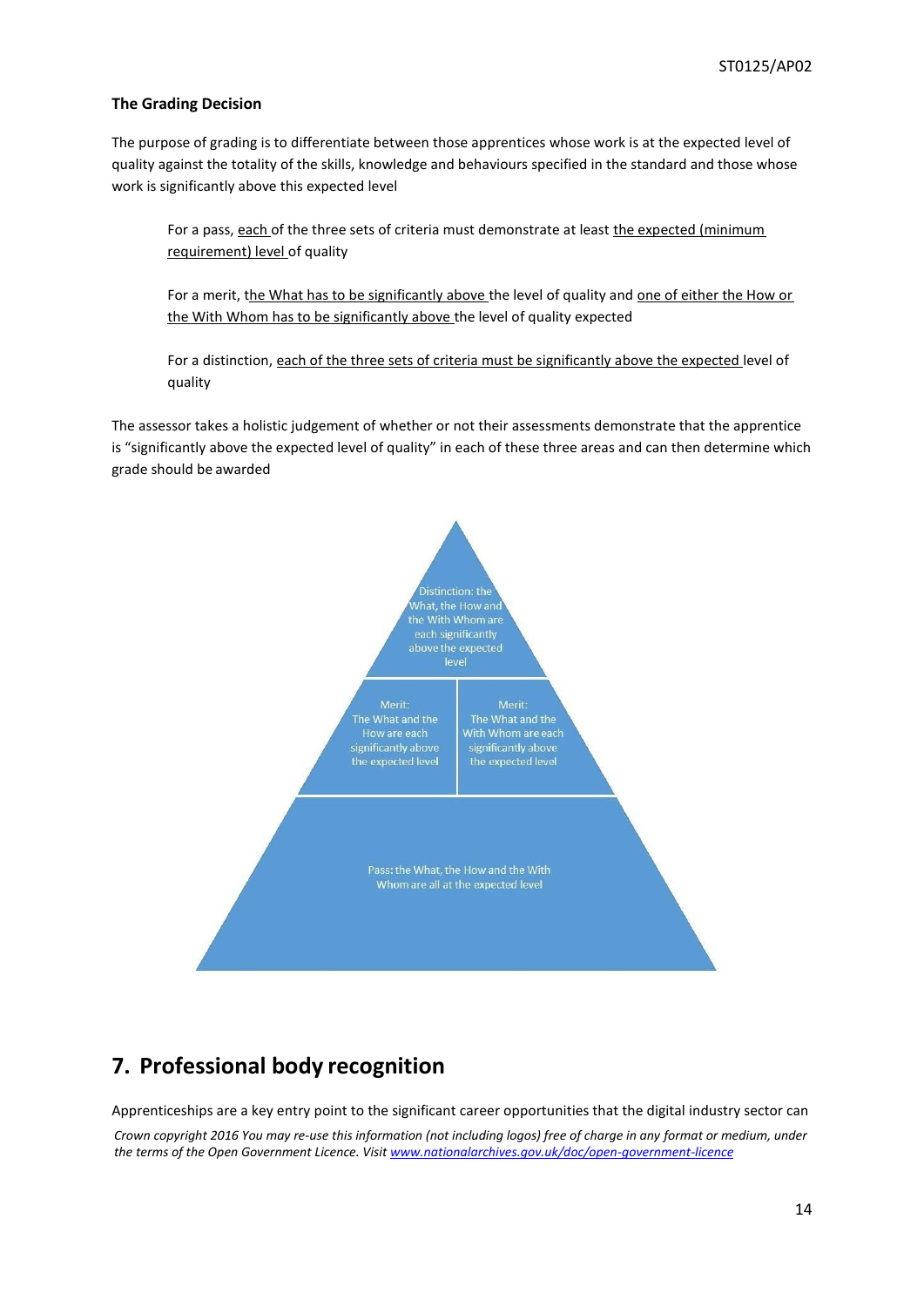People completing this apprenticeship will be eligible to apply for a place on the independent Register of IT Technicians, providing recognition of their competence in applying technical skills in a business environment whilst signing up to a professional code of conduct and behaviours. This confirms SFIA professional competence. A place on the Register acknowledges that those achieving these standards have joined the professional community, and opens the door to the continued support, career development and guidance that professional bodies provide.

Professional body involvement and recognition in the development of the standards and the approach to assessment is a further, independent, check on quality assurance both for the apprenticeships delivered against the standards and an individual's assessment against them.

# EXTERNAL QUALITY ASSURANCE OF END POINT ASSESSMENT FOR THE DIGITAL INDUSTRIES TRAILBLAZER APPRENTICESHIP STANDARDS

All assessment organisations listed on the Register of Apprenticeship Assessment Organisations (RoAAo) are required to comply with assessment processes as set out in this plan and must adhere to the external quality assurance process. The external quality assurance will be overseen by a new Digital Industries Apprenticeship External Quality Assurance Board and conducted and managed by the Tech Partnership on a non-profit basis.

### **Digital Industries Apprenticeship External Quality Assurance Board**

Membership of the Board will be via an open, transparent and fair public nomination and selection process. Membership will be open to all types and sizes of businesses, including representatives from SMEs.

When a vacancy arises, employers of tech and digital staff will be invited to apply for a seat on the Board, demonstrating support from at least two industry and/or relevant stakeholder organisations. Nominees will be selected based on their experience, knowledge, and commitment to ensuring that the quality, consistency and impact of apprenticeships for the benefit of the sector is maintained and maximised. Selection will also consider the overall balance and make-up of the Board, to ensure that there is broad representation across sizes and sectors of organisations. The selection of Board members will be undertaken by the Digital Industries Apprenticeship External Quality Assurance Board. Until this Board is fully established (expected January 2017) selection will be by employers from the Employer Implementation Group. None of the employers involved in the selection of Board members, or the organisations they work for, will have be connected to any of the applicants. The Board will have 10 members

The Board will have a balance of members from different sectors, including the public, private and voluntary sectors, tech and non tech companies and will include at least two representatives from SMEs

The Board will have a chair and there will be formal, and published, terms of reference for the Board

Each Board member will be subject to re-election after a period of two years and no Board member will be eligible to serve more than two terms

Board members will commit to working openly and on behalf of the industry as a whole and to declare formally any conflicts of interest

The Board may choose to invite others, such as training providers or assessment organisations, to attend some or all of the meeting where they want their input or expertise.

The Board will have in-depth knowledge and understanding of the content of the relevant digital apprenticeship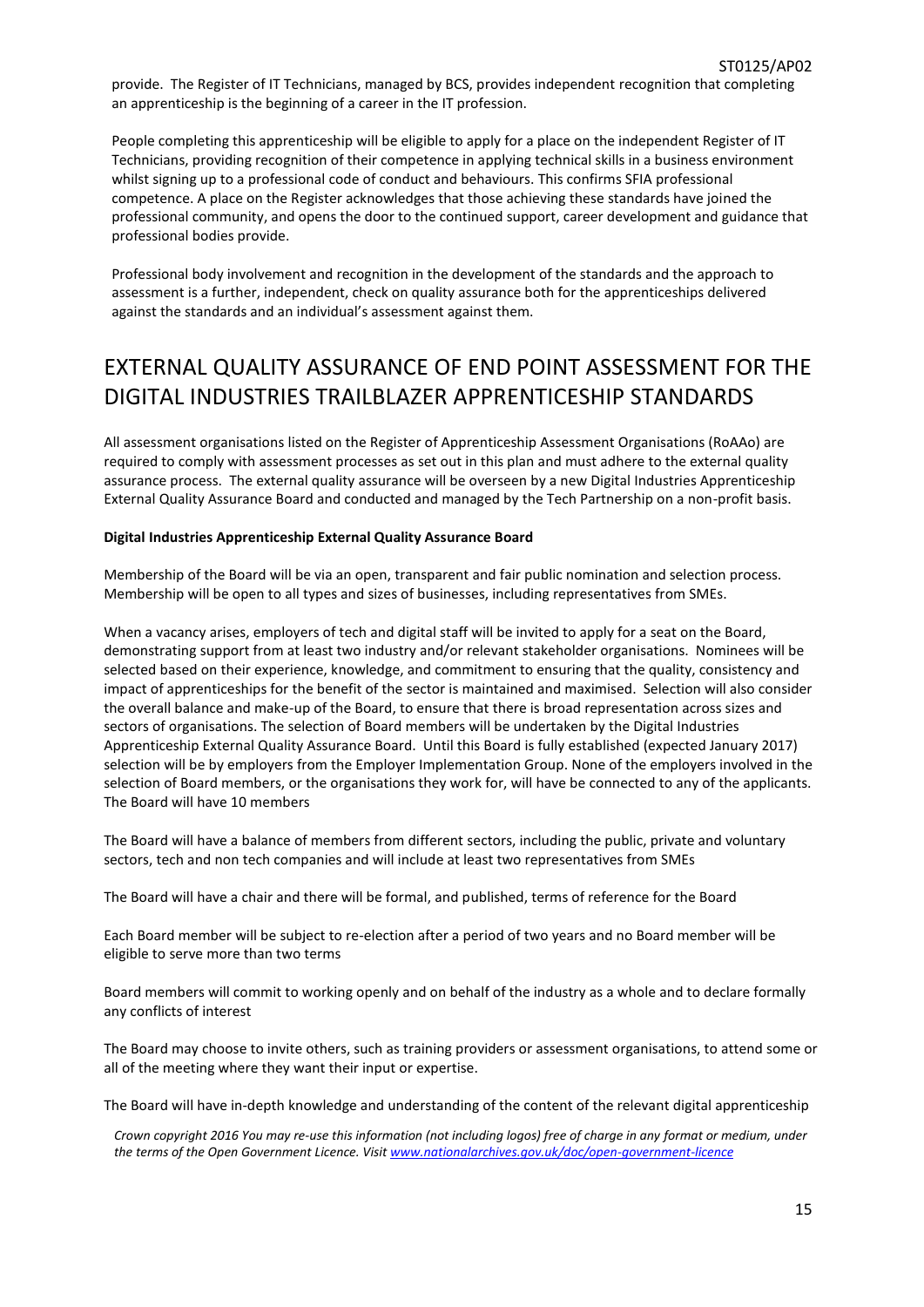standards and assessment plans and of the external quality assurance arrangements and methodologies

The Board will:

Set and agree the key measures to benchmark external quality assurance results to be used by the Tech Partnership

Review the reports from the external quality assurance for each assessment organisation and for each Standard, based on the reports produced by the Tech Partnership, and will agree corrective action as required

Make recommendations, to the relevant employer group who set the standards, to training providers and to assessment organisations, to share best practice and/or to highlight issues that need to be addressed in the Standard or Assessment Plan, as required

### **External Quality Assurance Process**

External quality assurance will focus on four activities to ensure compliance including consistency of assessment materials; competence and performance of staff; the internal quality assurance systems and processes; and the external moderation of a sample of end point assessments.

These activities will be reviewed through two processes

#### Systems Audit

A systems audit will be undertaken within six months of such registration, and then on an annual basis. The systems audit will include

Ensuring consistency of assessment tools including the design of the assessment materials, the consistent application of these tools and the internal quality assurance of assessment materials

Competence of staff including the occupational competence of assessment and internal verification staff and the appropriateness of the training and CPD of staff for the standards they are assessing against

### Internal quality assurance systems, processes and reporting

The systems audit will be based on desk review of all relevant documentation, meetings with key staff and a site visit. A formal report will be produced following the systems audit, highlighting any areas where remedial action is needed. Assessment Organisations will be required to provide a remedial plan, with clear timescales, setting out how they will address any such issues.

#### **External Moderation**

Assessment Organisations will advise the Tech Partnership as soon as they are notified by an employer and/or training provider that an apprentice is ready to undertake end point assessment and the external moderation of assessment decisions will be undertaken with a sample of those assessments that have been completed since the previous external moderation visit.

It is expected that external moderation will take place at least annually.

The sample size will vary and will be dependent on a number of factors, including the number of sites, the number of assessors and assessments undertaken, the number of different standards being assessed, the previous findings from external moderation samples and the conclusions from the systems audit

In the first year of assessment against a standard, all assessment organisations will have a higher percentage sample.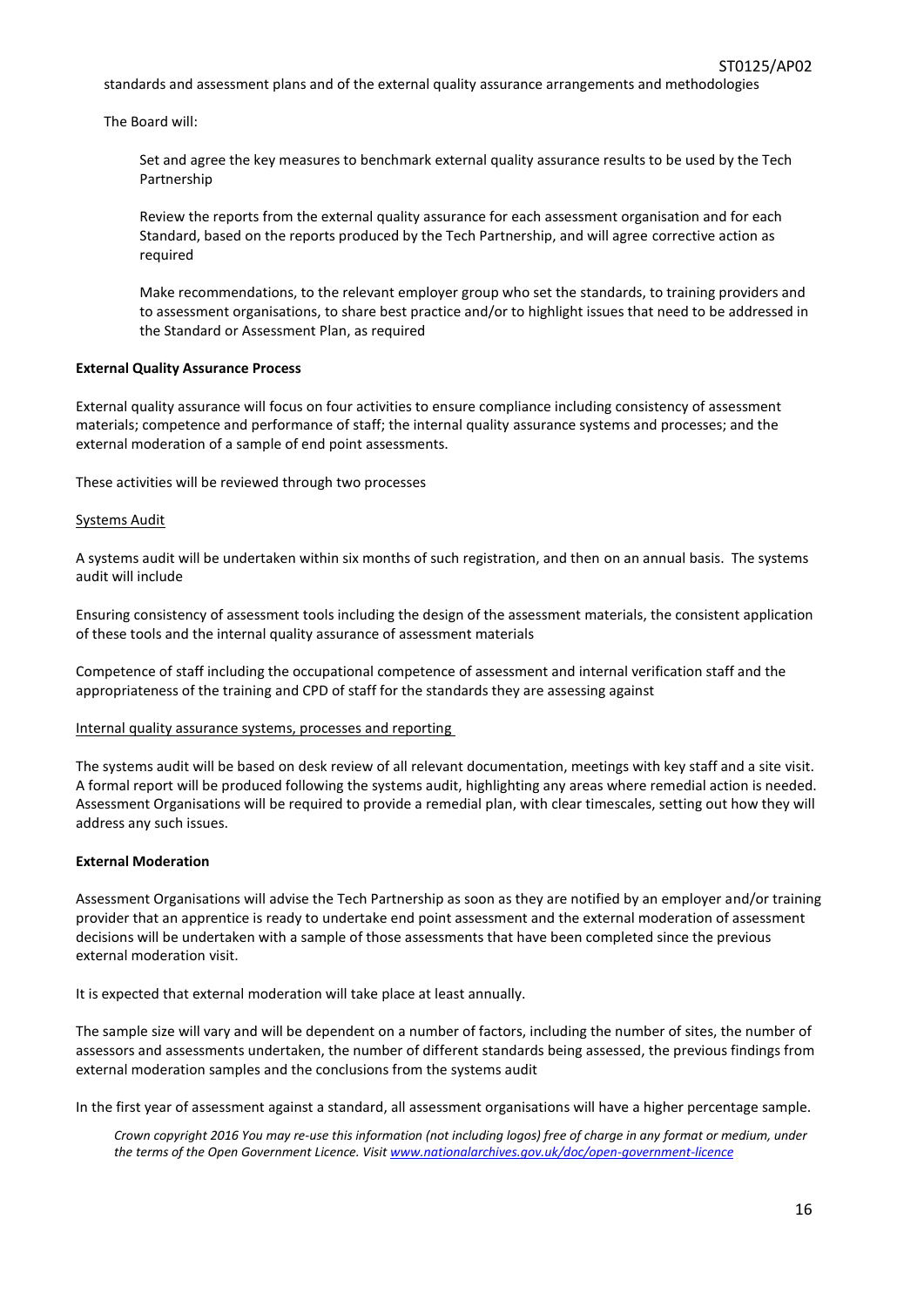A formal report will be produced following each sample of external moderations. These reports will be supplied to the assessment organisation, setting out any areas where the service has not fully met the defined requirements and/or where inconsistencies have been identified. This will require the assessment organisation to produce and agree a remedial plan, with clear timescales, to ensure the service fully meets all the requirements.

### Ensuring independence

Independence and impartiality are achieved as the end point assessment is undertaken by an independent assessor from an Assessment Organisation. The independent assessor will make a holistic assessment of each apprentice's work, including the grade to be awarded, on the basis of evidence supplied in the portfolio, the project, the employer reference and through the interview.

### **8.1 Delivering consistent, reliable judgements**

The assessment methods described above are designed to produce assessment outcomes that are consistent and reliable, allowing fair and proper comparison between apprentices employed in different types and sizes of organisation.

The apprenticeship standard defines what is required in terms of skills, knowledge and behaviours. Our approach puts the standard at the heart of the assessment process, ensuring that judgments on occupational competence are consistent and that there is standardisation and comparability between employers.

This specification for the tools, materials and techniques to be used in assessment, are the starting point to ensure that consistent approaches to assessment are taken by assessment organisations. The detailed criteria as set out in the Occupational Brief help to ensure consistent application of these assessment methods.

Any organisation interested in delivering the assessment service must be on the SFA register and will, therefore, be able to demonstrate a range of capabilities including

- in depth and up to date sector knowledge and understanding
- credibility within the sector
- the capability and relevant, up to date sector experience of the people who will carry out assessments
- the ability to develop tools and materials to deliver these assessments
- a track record in delivering assessments
- robust internal verification processes
- employer responsiveness and effective customer service processes
- induction, and training and development plans for everyone involved inassessment
- effective leadership and management arrangements
- quality assurance and quality control procedures
- impartial moderation of assessments

(In addition, assessment organisations who wish to develop and assess the Knowledge Modules must be/become registered with Ofqual with the ability to develop and deliver Ofqual regulated qualifications in accordance with the specification for the Knowledge Modules.)

It will be the responsibility of the Assessment Organisations to ensure that those undertaking end point assessments have the necessary skills and industry knowledge to make reliable judgements.

They will be required to recruit and train people, whether as employees or sub-contractors, with the right mix of skills and experience to undertake the independent end-point assessment against this standard.

Registered assessors must be competent in the occupation they are assessing, in terms of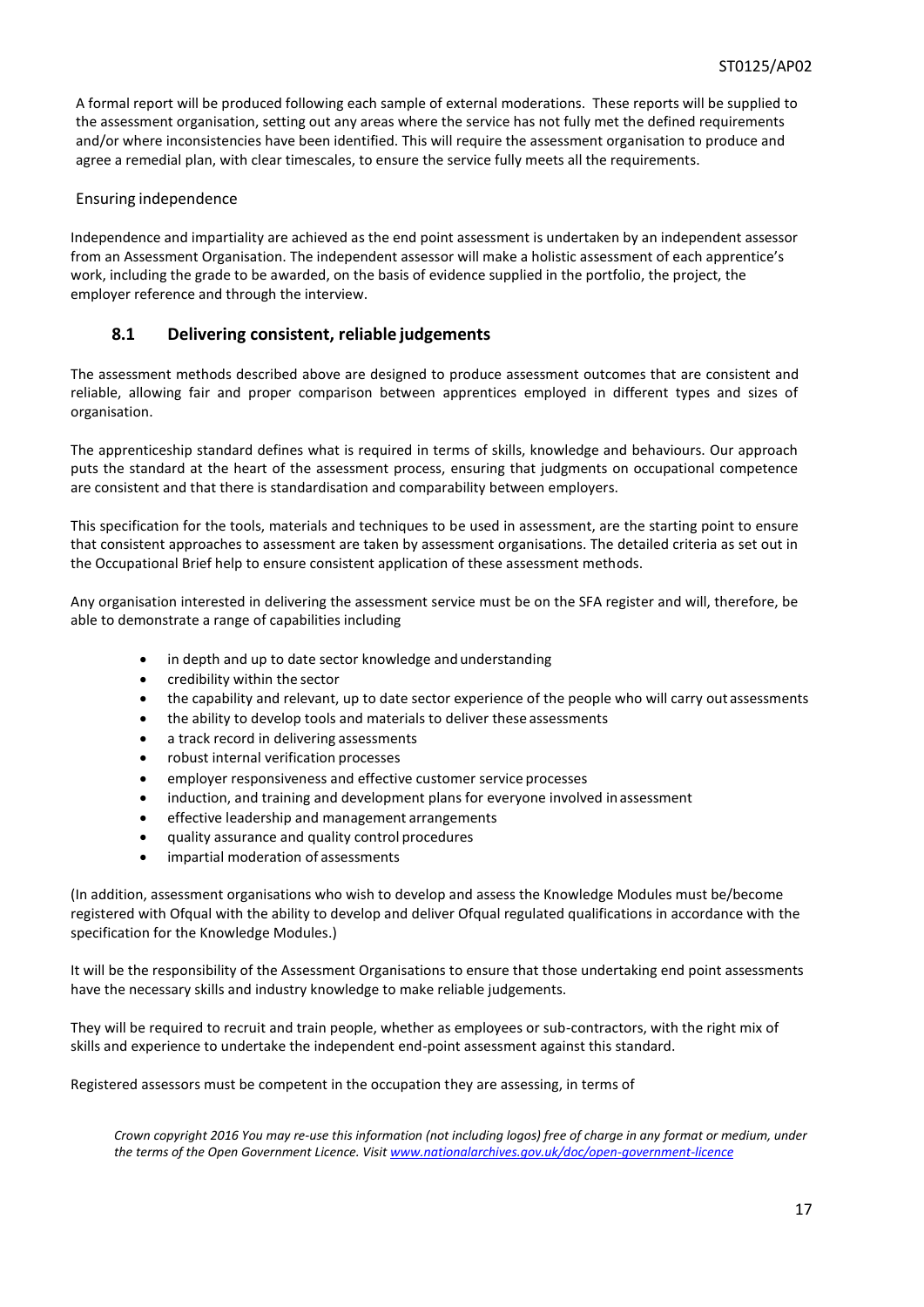- Up to date, relevant, in-depth and broad experience of working in thisoccupation
- Relevant industry expertise equivalent to or higher than the level of the apprenticeship standard being assessed and/or relevant professional recognition at a level equivalent to or higher than the registration level of the apprenticeship standard being assessed
- The possession of practical and up to date knowledge of the application of current working practices, infrastructure, tools and technologies appropriate to this occupation and of relevance to the sector/size of business in which they will be carrying out assessments

In addition, independent assessors must have completed an induction to demonstrate working knowledge of the apprenticeship standard and the assessment process. They must be fully trained and approved for use of each of the assessment tools and be trained in the consistent application of the grading criteria. They must attend standardisation meetings to ensure and maintain consistency of assessment decisions.

Anyone who undertakes end point assessment must be held on a register by the assessment organisation. The register must confirm that each individual undertaking end point assessment has satisfied these criteria and that evidence has been checked through, for example, a combination of

- Personal interviews
- Qualifications
- CPD certificates
- Employment history
- Testimonials
- Assessment organisation induction and training events

Assessment organisations will be responsible for developing the assessment tools and materials and supporting materials, including documented criteria for the use of each assessment tool. These tools should be trialled and tested before implementation. Assessors should be provided with supporting information to help ensure that all assessments are made consistently and against thespecification.

The Assessment Organisations should have robust internal quality assurance and verification processes to ensure that the quality, consistency and validity of assessments is maintained. Assessment Organisations should have regular standardisation meetings between themselves.

All organisations delivering assessment will be expected to collaborate with each other to ensure consistency of assessment outcomes across different assessment organisations and to collaborate in relation to moderation arrangements.

### **8.2 Delivering accurate, valid judgements**

The assessment process is designed to test the totality of the standard. As described elsewhere in this Plan, the combination of four assessment methods in the end point assessment ensures that the assessment of each apprentice is based on their performance and reflects accurately the quality of their work and the application of skills, knowledge and behaviours specified in the standard. Taken together, the four components of the end point assessment build a cumulative picture of performance against the standard.

- The portfolio is a key factor in ensuring the validity of the final assessment decision.
- The project provides a relatively high degree of consistency and comparability, increasing the accuracy of the assessment decision.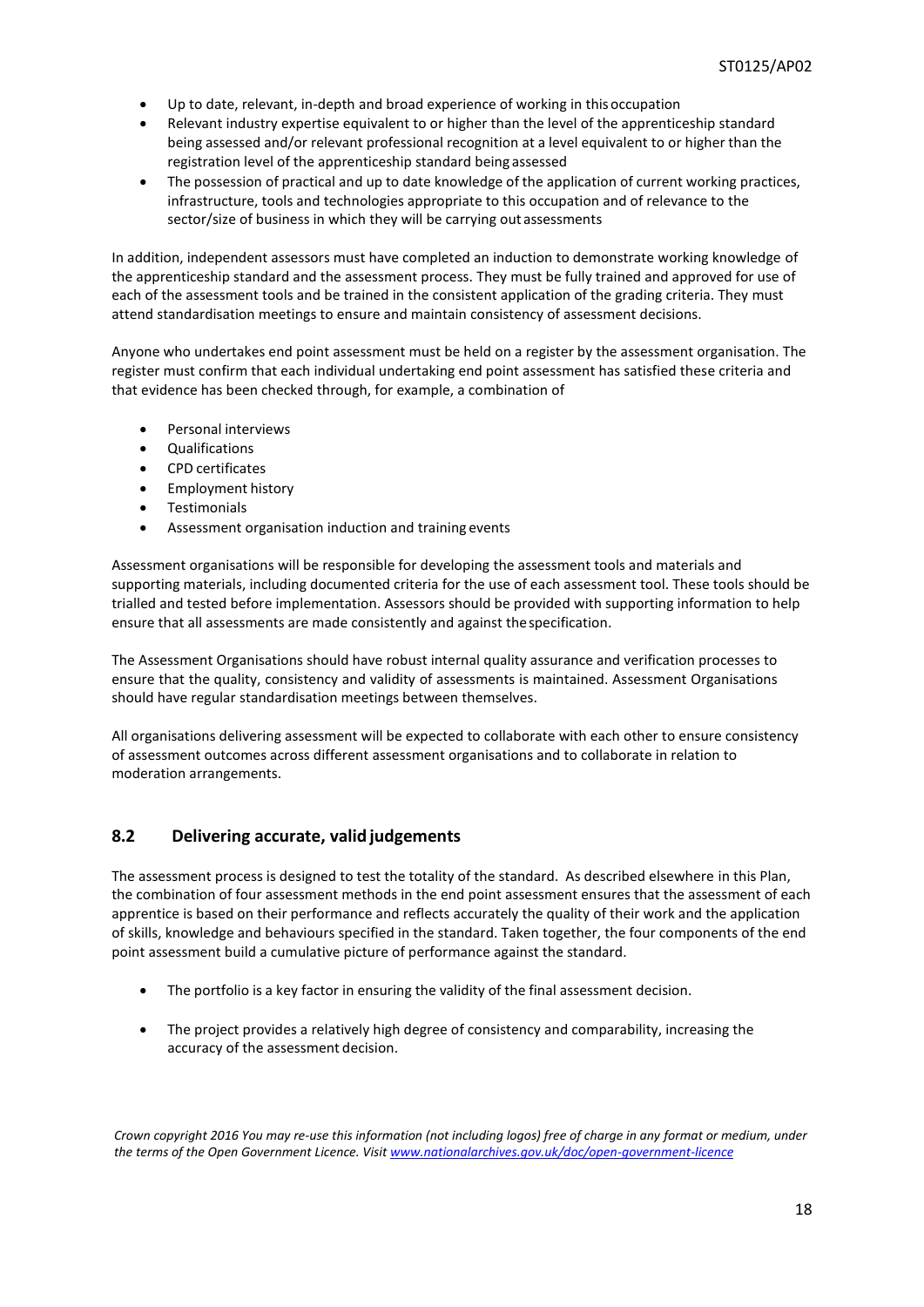- The employer reference provides additional evidence of how the apprentice has demonstrated the application of skills and knowledge in theworkplace.
- The interview with an independent assessor increases accuracy and validity by providing the assessor with an opportunity to assess depth and breadth in the application of underlying knowledge, skills and behaviours.

The role of the independent assessor and the capability of the Assessment Organisation is critical – as these ensure that assessments are undertaken by suitably qualified and trained assessors, using approved tools and materials, with documented criteria, as well as robust internal verification and quality control processes.

### **8. Feasibility and Manageability**

These apprenticeships will be taken up by employers, from all sectors, across the country. This approach to assessment, with its emphasis on on-line and virtual assessment, means that there is no requirement for physical centres or for assessors to be located geographically.

There are a wide range of providers of vendor certificates and a number of specialist assessment organisations with the sector expertise to develop and deliver the required assessments.

It is estimated that there will be approx. 2,200 per annum starts on this apprenticeship once it is fully available.

## **9. Affordability and sustainability**

The costs and practicality of assessment have been key considerations in the development of this approach, not least because of the number of smaller businesses who employ apprentices in these roles. Cost effectiveness has been increased in a number of ways, including

- the removal of the current duplication in the on programme assessment of knowledge, by enabling the assessment of knowledge through vendor and professional qualifications
- the pragmatic combination of assessment methods ensures breadth, validity and reliability to satisfy the assessment requirements whilst minimising additional, non-value adding assessment costs
- the removal of the current requirements for the collection of unnecessary evidence throughout the duration of the apprenticeship, by focusing on end pointassessment
- the simplification of roles and responsibilities in the assessment process
- the involvement of the employer in defining the work projects reduces the need for multiple visits by assessors
- the development of on-line approaches, including on-line materials, resources and assessment processes, to enable scalability and cost-effectiveness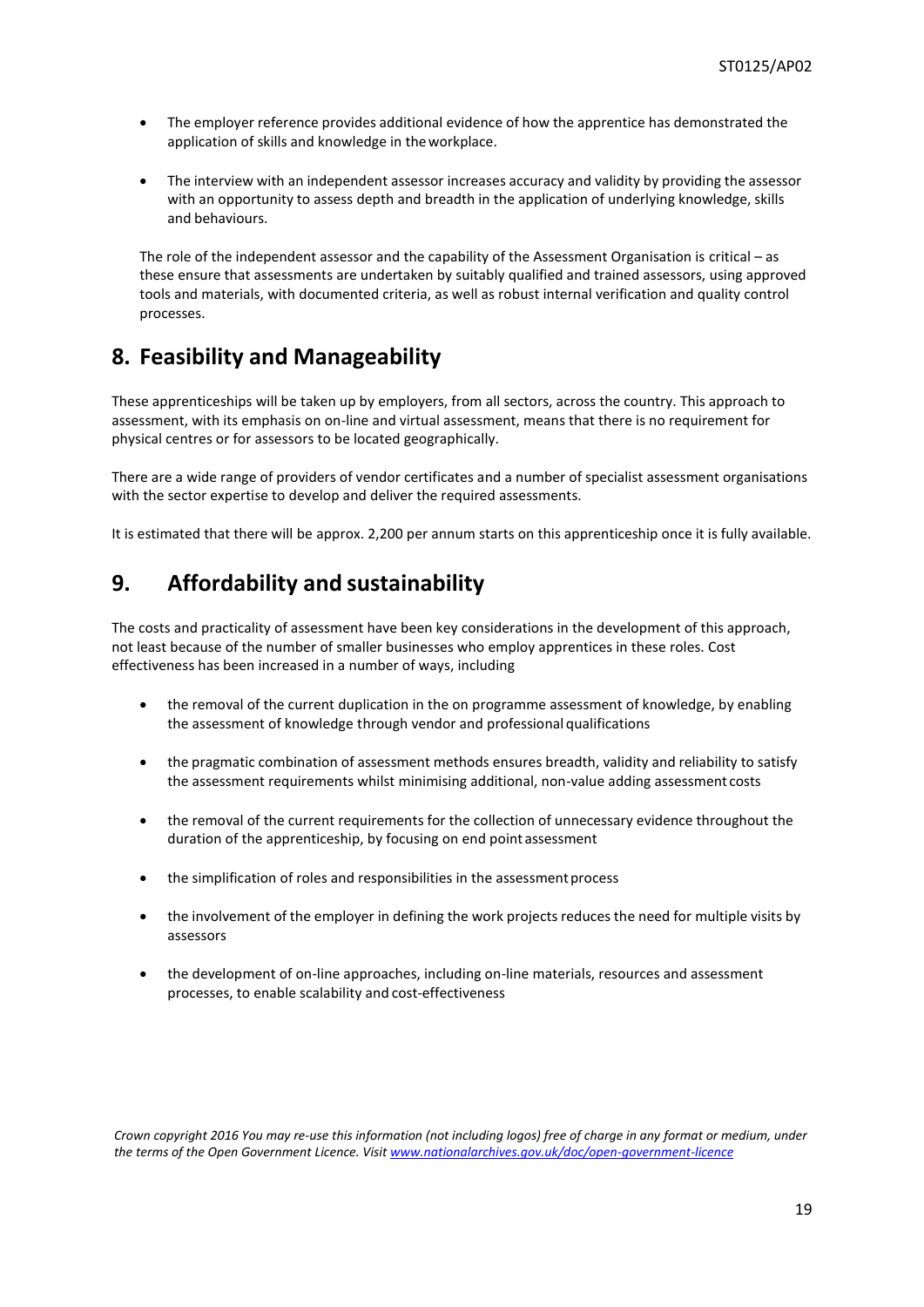Consultation with awarding organisations and training providers has confirmed that the costs of this approach will be no more than the current arrangements, and could be significantly less. Their view is that less time will have to be spent on assessment, but that the time spent on assessment will be more value adding to the apprentice and the employer. They also recognise that they may need to have more experienced staff involved in the process.

Our aim is that total assessment costs will be 10-20% of the total cost of the apprenticeship. The direct costs of end-point assessment are estimated as follows

- assessment of the portfolio of evidence 3.5 hours
- interview 2 hours, plus preparation, 3.5 hours
- assessment of final project based on the model of a practical complex project completed over five days, with one assessor covering a group of up to five apprentices, giving a cost of 1 day of assessment per apprentice
- grading

This gives a direct cost of end-assessment of approx. 2 day of assessor cost per apprentice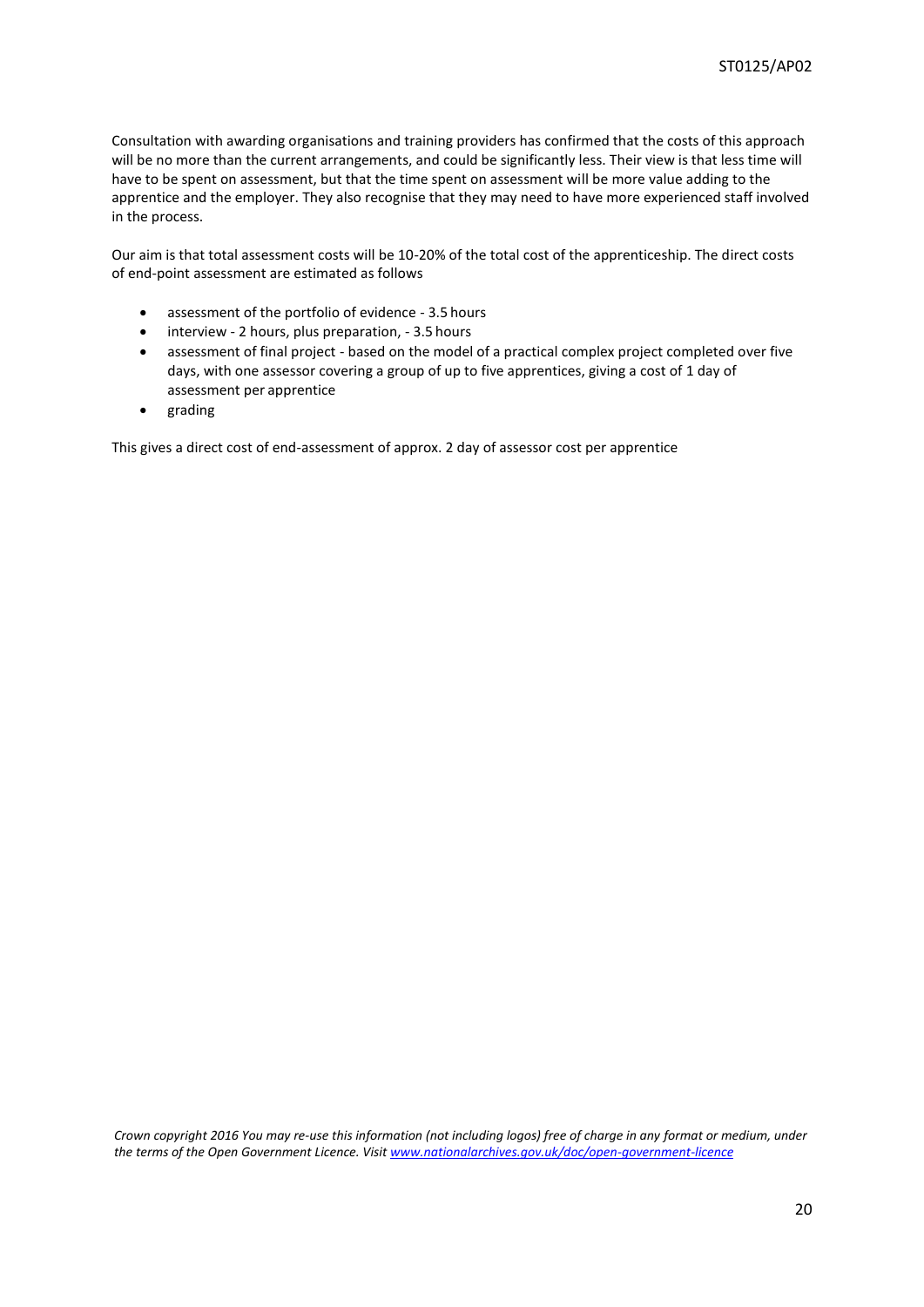### **Annex**

### **Criteria for the award of a merit or distinction.**

Details of the minimum requirements for a pass are contained in the Occupational Brief, available from the Tech Partnership. This annex contains the criteria to demonstrate that the apprentice is significantly above the minimum requirements in terms of

- 1) what they have done,
- 2) how they have done it and
- 3) with whom they have done it

### **The What – what the apprentice has shown they can do Criteria for a Merit or Distinction**

The following table shows what the apprentices would need to demonstrate to be assessed as significantly above the expected level for what they have done

| <b>Dimensions</b>                      | Description of what significantly above the expected level    |
|----------------------------------------|---------------------------------------------------------------|
|                                        | of quality looks like                                         |
|                                        |                                                               |
| Breadth – the range of tools and       | Understands and applies a wide range of tools and methods     |
| methods understand and applied         |                                                               |
|                                        | Accurately and appropriately applies and effectively          |
|                                        | implements the right tools and methods in a variety of        |
|                                        | different situations                                          |
|                                        |                                                               |
| Depth – the level to which these       | A capable user - exploits the functionality/capability of the |
| tools and methods are understood       | tools and methods                                             |
| and applied                            |                                                               |
|                                        | Broad understanding of different tools and methods and        |
|                                        | how and why they can be applied in different contexts         |
|                                        |                                                               |
| Complexity – the extent and            | Deals confidently and capably with interrelated and           |
| prevalence of inter-related and inter- | interdependent factors in their work                          |
| dependant factors in the work and      |                                                               |
| how well the apprentice has dealt      |                                                               |
| with these                             |                                                               |
|                                        |                                                               |

### **The How: the way in which the work has been done Criteria for a Merit or Distinction**

The following table shows what the apprentices would need to demonstrate to be assessed as significantly above the expected level for the way in which the work has been done

| <b>Dimensions</b>                  | Description of what significantly above the expected   |
|------------------------------------|--------------------------------------------------------|
|                                    | level of quality looks like                            |
|                                    |                                                        |
| Responsibility $-$ the scope of    | Undertakes work that is more complex, more critical or |
| responsibility and level of        | more difficult                                         |
| accountability demonstrated in the |                                                        |
| apprentices work                   | Works independently and takes responsibility           |
|                                    |                                                        |